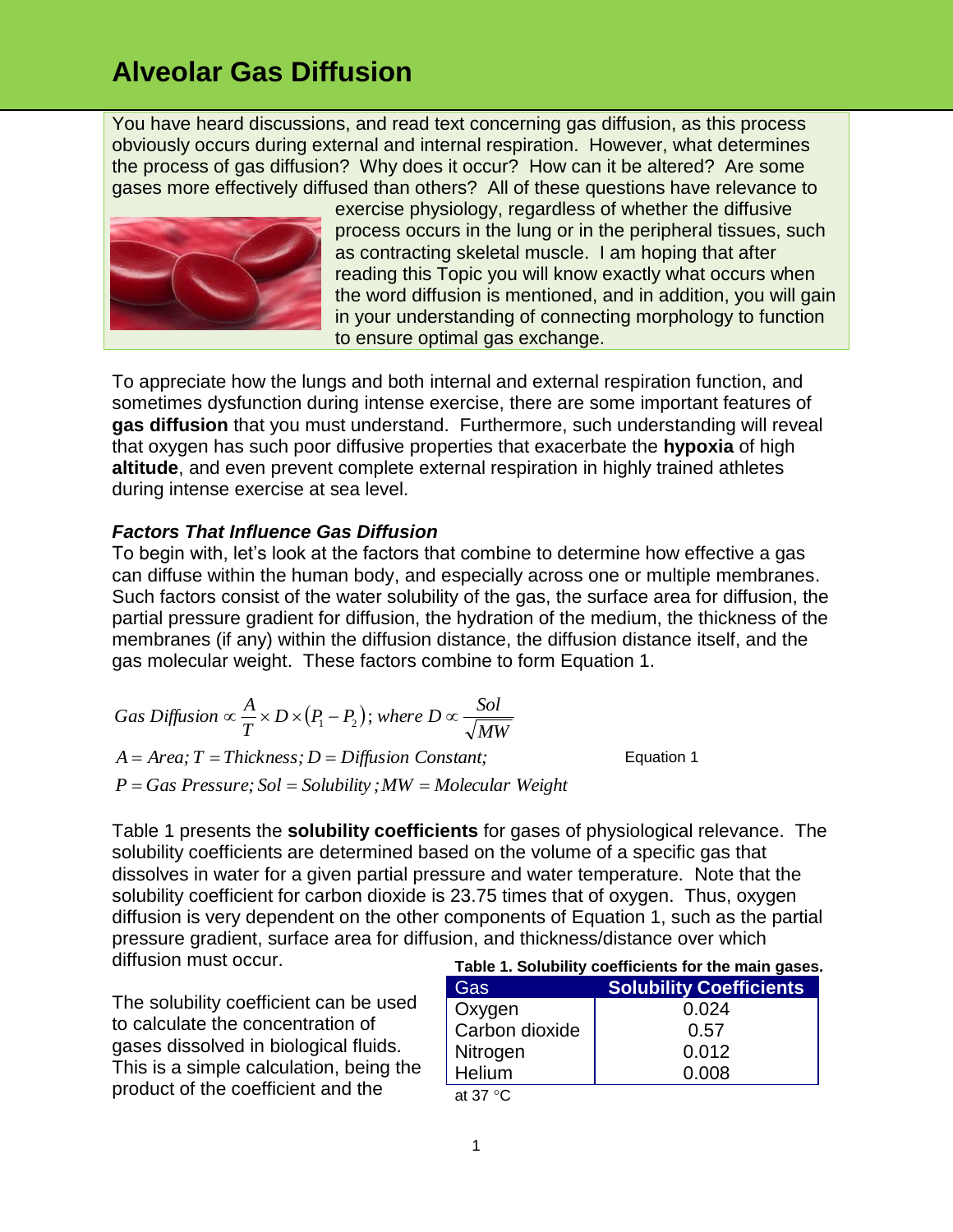partial pressure of the gas as shown in Equation 2. Despite the much higher partial pressure of oxygen in arterial blood (PaO<sub>2</sub>), the  $CO<sub>2</sub>$  content of arterial blood is close to 8 times that for  $O_2$ .

*for*  $CO_2 = 40 \times 0.57 = 22.8$  *mL* $/L \sim 2.3$  *mL* $/100$  *mL for*  $O_2 = 104 \times 0.024 = 2.5$  *mL* $/L \sim 0.3$  *mL* $/100$  *mL Dissolved gas concentration PPgas Sol*

#### *Alveolar Gas Diffusion*

Figure 1 is an electron micrograph of the cross section between a capillary and alveolus, often termed the **blood-gas interface**. Note the capillary endothelium, fluid interstitial space, and alveolus epithelium. The density of the capillaries within the connective tissue of the alveoli is enormous, as shown in Figure 2. As previously emphasized, there needs to be a match between lung inflation at the level of the alveoli and blood perfusion surrounding alveoli.

Figure 3 illustrates the time for equilibration between alveolar and arterial blood gas partial pressures for oxygen and carbon dioxide. The obvious difference between the two gases is that equilibration is faster for carbon dioxide than oxygen. There are a couple of reasons for this. First, the overall diffusability of carbon dioxide is greater than that for oxygen due in part to the 23 fold greater solubility of  $CO<sub>2</sub>$  vs.  $O<sub>2</sub>$ . The second is that carbon dioxide has a lower partial pressure gradient. Of course, based on Equation 1, this slows diffusion, but the small diffusion gradient

Equation 2



**Figure 1. The blood-gas interface within the lung.**





and the high diffusability of carbon dioxide make equilibration a quick event, both in the lung and at the level of the tissue. Compare this to oxygen, where the diffusion gradient is quite large, being 60 mmHg or 12 times larger than for carbon dioxide at rest within the lung, and increasing to perhaps 100 mmHg within intensely contracting skeletal muscle. I have provided this data for you in Program 1, along with extrapolations of exponential functions for both carbon dioxide and oxygen at the level of contracting muscle for different exercise intensities and different altitudes. This data is also presented in Figures 4 and 5.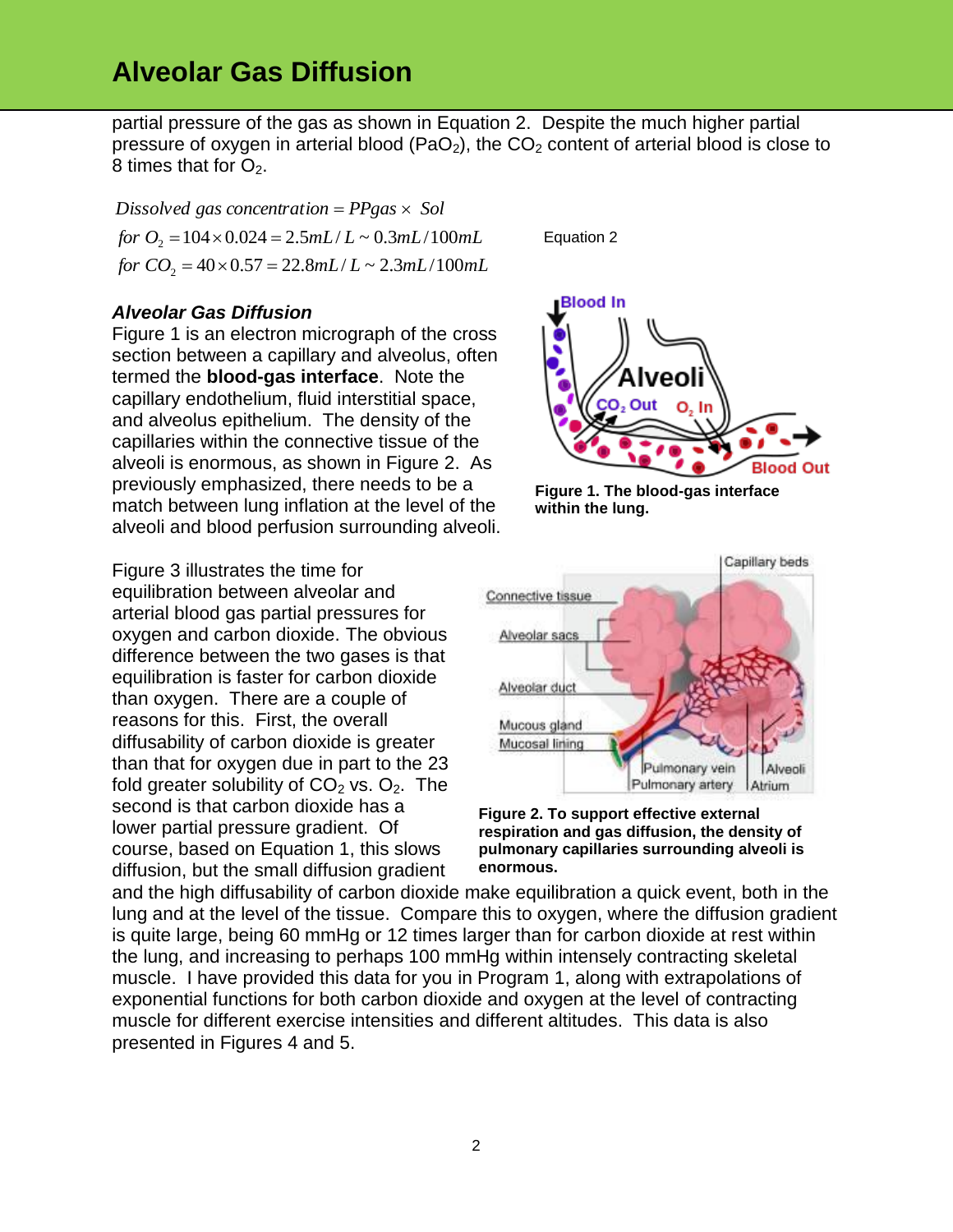The other important variable in whether a physiological gas has time to equilibrate is the transit time for blood within the respiratory zone of the lung. For the peripheral tissues this would translate to the time within the capillaries of the muscle vascular bed. We are not sure what such transit times are for the peripheral muscle, but research has verified that **lung transit times** approximate 600 ms for rest conditions, and can



**Figure 3. The relative times for equilibration between alveolar and arterial blood gas partial pressures for oxygen and carbon dioxide.**

decrease to close to 300 ms during high cardiac output conditions that accompany intense exercise. Note, for higher and higher cardiac outputs, the only way to maintain a constant transit time would be to open more and more arterioles and capillaries. Obviously, such acute increases in vascular density have clear limitations. Available research on this topic has revealed that pulmonary transit times do not decrease below the time for oxygen equilibration in the lung at near maximal exercise in trained subjects (based on the equilibration time known for rest conditions). Such results have been interpreted to indicate that any non-equilibration of a physiological gas within the lung must be due to other issues influencing gas diffusion (Equation 1). However, I find this interpretation to be over-simplistic. If there is non-equilibration between alveolar to blood  $PO<sub>2</sub>$  in the lung, then it is obvious that there is a mismatch between transit time and the required time for equilibration (assuming no physiological shunts are exacerbated during more intense exercise). Thus, factors must be involved that lengthen the required duration for equilibration (e.g mild edema). This could be a normal phenomenon in all subjects that only reveals itself in trained athletes due to their high cardiac output capacity.

The bottom line is that oxygen is nearly at the limit of its diffusability to allow full equilibration at rest in the lung, let alone during exercise. We know that in some highly trained endurance athletes there is a limitation to oxygen equilibration in the lung even at sea level. We know this because measures of  $PaO<sub>2</sub>$  decrease during intense exercise approaching VO<sub>2</sub>max, as shown in Figure 6 and termed **exercise-induced hypoxemia**. I repeat, this response does not occur in all trained subjects, and the most likely explanation for this response is a combination of small changes in all limits to gas diffusion in the lung, with perhaps greatest weight being placed on an increasing tissue thickness and diffusion distance within the blood to alveolar space caused by increased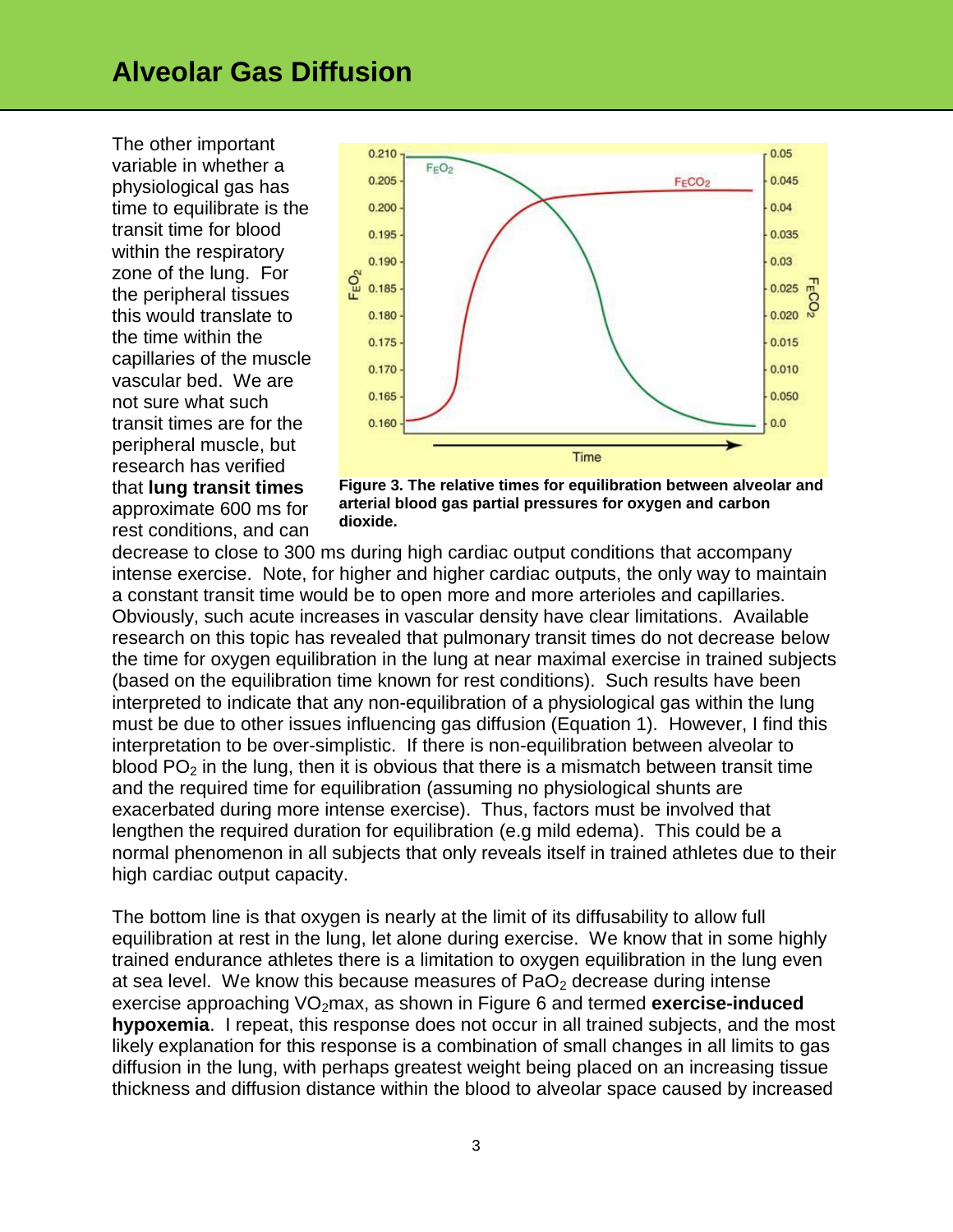pulmonary blood pressure, extravascular movement of water and therefore a slightly increasing edema of the blood-gas interface. Remember that such increased edema would oppose oxygen diffusion on two issues: greater hydration and greater diffusion distance. The higher the altitude, the greater the fall in  $PaO<sub>2</sub>$  during incremental exercise in all subjects.

Presumably the same concerns for oxygen diffusion occur to the peripheral tissues and internal respiration. However, we do not have the tools to study peripheral oxygen diffusion in humans. Certainly, data showing very low  $(<$  3 mmHg) PO<sub>2</sub> conditions within muscle (based on **oxy-myoglobin** data) during intense exercise would indicate the ability for skeletal muscle to extraction almost all blood oxygen. This in turn implies that in the peripheral tissues there must be adequate time for oxygen unloading from **hemoglobin** to **myoglobin**, and then to the mitochondria. Research also shows that when added oxygen is present either in the form of increased hemoglobin, or increased PaO<sup>2</sup> from breathing **hyperoxic** gas, muscle can continue to increase its rate of oxygen extraction and metabolic consumption. Most physiologists are satisfied that the cumulative evidence suggests that muscle has a greater capacity for oxygen consumption than the capacity for muscle blood flow and oxygen delivery. This means that in healthy muscle,  $VO<sub>2</sub>$  is limited by oxygen delivery and not peripheral diffusion and cellular  $O<sub>2</sub>$  consumption.

Finally, it is worth noting that internal respiration gas diffusion kinetics would be muscle motor unit and fiber type specific, as a greater **mitochondrial density** would increase oxygen transfer from myoglobin to mitochondria, sustain a greater partial pressure gradient for oxygen and thereby facilitate diffusion.

### **Glossary Words**

**gas diffusion** is the process by which a gas moves along its partial pressure gradient, resulting in its redistribution. The extent of diffusion is directly dependent on the cross sectional area exposed to the gas, gas water solubility and the partial pressure gradient, and inversely dependent on the thickness of membrane(s) separating the two gas regions and the gas molecular weight.

**hypoxia** refers to a reduction in the partial pressure of oxygen in air from standard conditions ( $P_1O_2 \sim 159$  mmHg for clean and dry air at sea level).

**altitude** is the distance above sea level.

**solubility coefficients** are determined based on the volume of a specific gas that dissolves in water for a given partial pressure and water temperature.

**blood-gas interface** is the distance a gas must diffuse across to move from pulmonary blood in a capillary to within the alveoli.

**lung transit times** are the times it takes blood to move through the external respiration